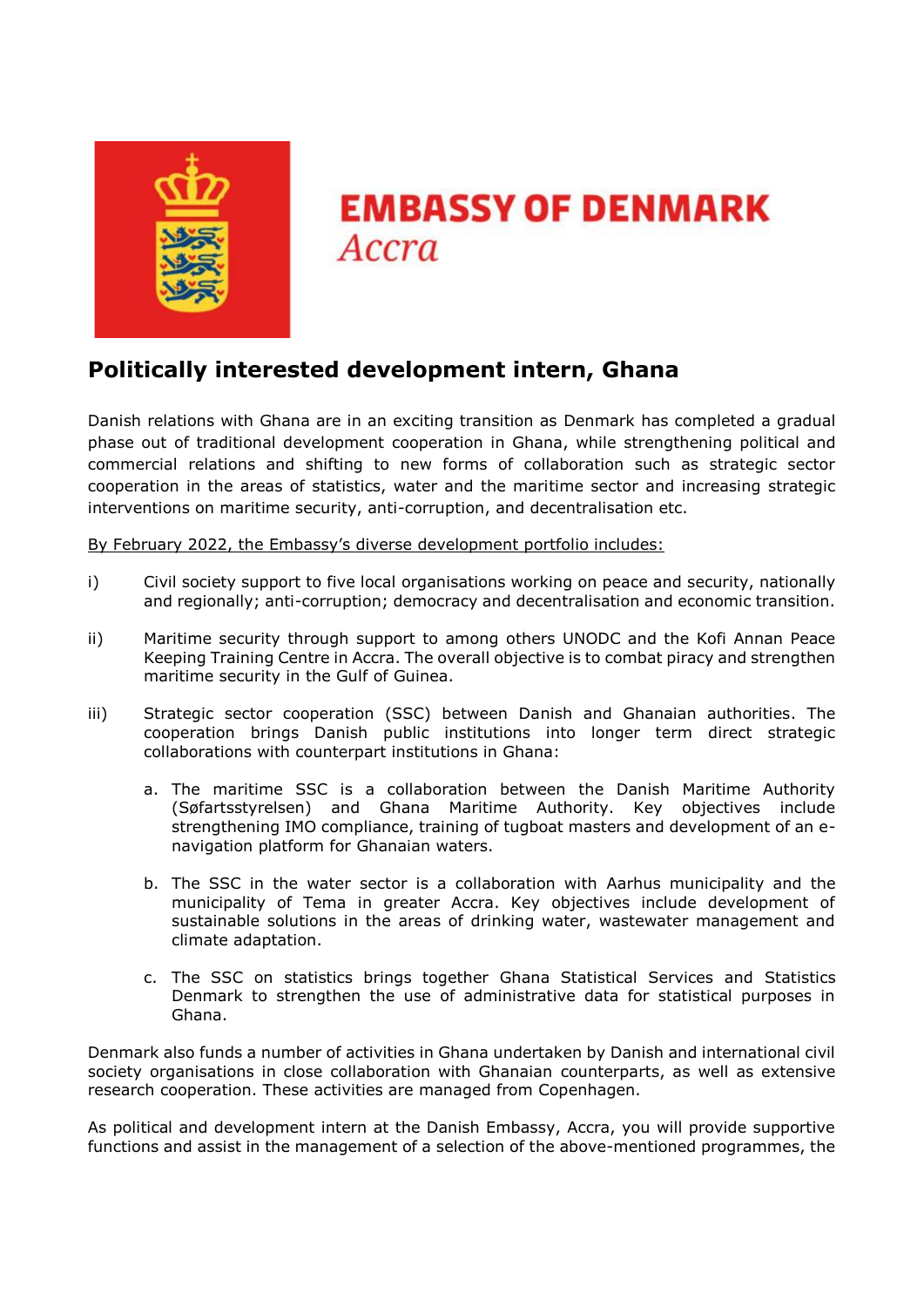organisation of events with our external partners, as well as contribute to the Embassy's ongoing political monitoring and analysis.

# **The internship in Accra will provide you with:**

- Practical involvement in the management of the Embassy's Strategic Sector Cooperation programs.
- An understanding of the political economy of a middle-income African country and an opportunity to monitor and analyse Ghanaian politics, as well as the political situation in the embassy's side accredited countries (Liberia, Guinea, Sierra Leone, Togo and the Ivory Coast).
- Hands-on experience with Danida's programme management tools and procedures, incl. financial management and oversight.
- An insight into the challenges and successes of development work;
- An insight into diplomacy and everyday life in a lower middle-income African country;
- Dedicated colleagues ready to guide and involve you in their work;
- An opportunity that will match your capacity and challenge you on different levels;
- Influence when it comes to choosing projects that you want to work with.

## **Scope of your work**

- Assist the team in the daily work involved in overseeing the implementation of the embassy's diverse development portfolio;
- Plan and create SoMe content in support of the Embassy's overall communication and public diplomacy efforts.
- Assist in contracting of consultants, monitoring of partners, processing of narrative and financial reporting, organising and participating in visits, events and meetings;
- Monitor and analyse key political developments in Ghana and regionally
- Practical assignments include answering of day-to-day requests, updating the team calendar, taking minutes at meetings and provide input for the Embassy's website.

## **Who are you?**

To apply for an internship, it is a condition that you:

 Are enrolled in a relevant master's programme in Denmark (e.g. political science development studies, international relations, global studies or African studies).

#### Key qualifications:

**You have a keen interest in strategic development cooperation.** Development work is both interesting and complex. Having worked or volunteered in the field of development is an advantage, which will allow you to better understand the difficulties encountered during implementation of the programmes.

- **You are politically perceptive and have excellent analytical skills.** You are interested in politics, preferably in Africa, and have an analytical approach to collection and processing of information relevant for broad political monitoring of developments related to human rights, security and public sector management.
- **You have diplomatic skills.** You will work closely with stakeholders from different departments, embassies and civil society organisations, and as part of the Embassy, you represent Denmark abroad. It is therefore important that you have good interpersonal skills, can actively network internally and externally, and make your points with both tact and tenacity.